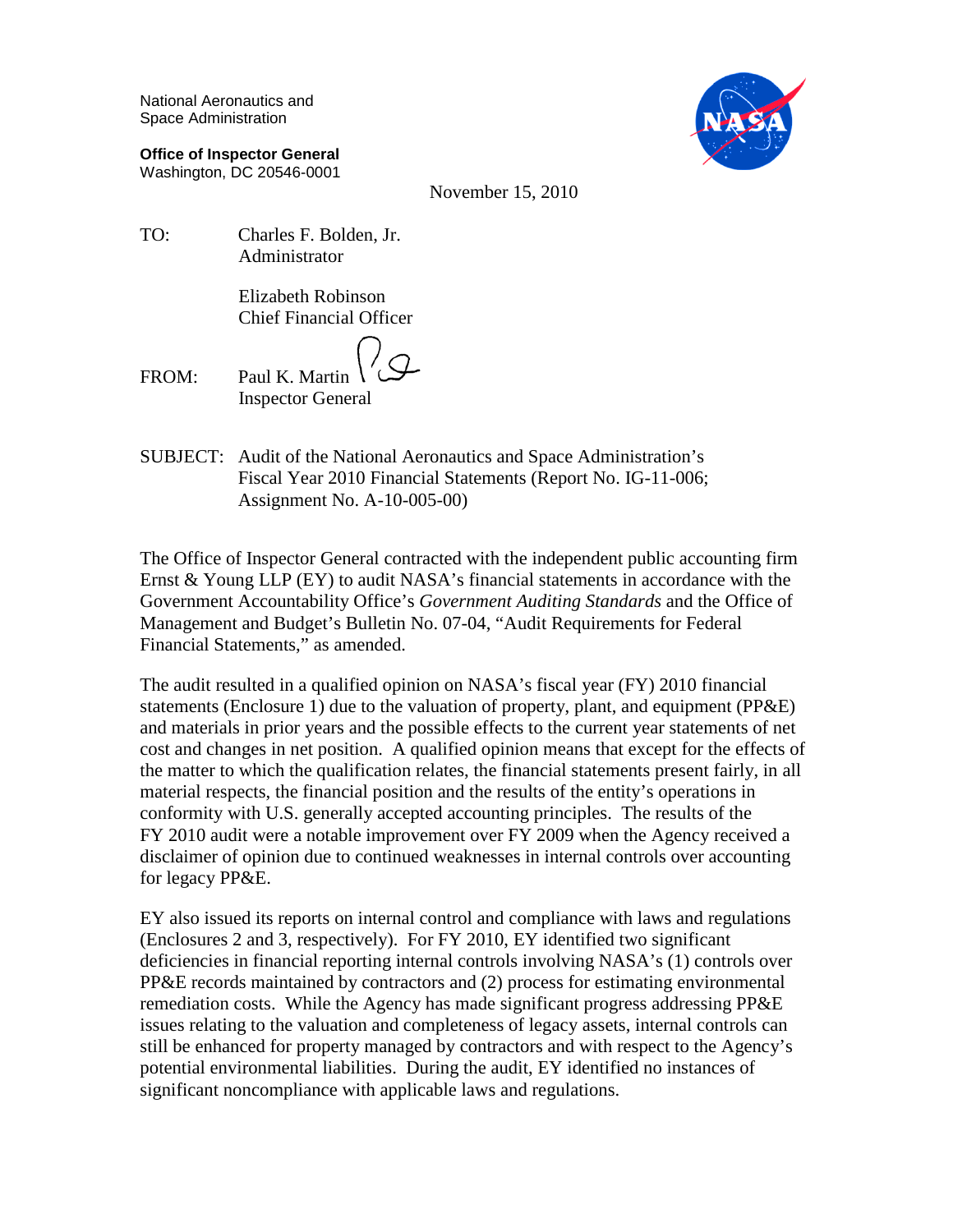In fulfilling our responsibilities under the Chief Financial Officers Act of 1990, we monitored the progress of the audit, reviewed EY's reports and related documentation, inquired of its representatives, and ensured that EY met contractual requirements. Our review was not intended to enable us to express, and we do not express, an opinion on NASA's financial statements; conclusions about the effectiveness of internal controls over financial reporting; or compliance with certain laws and regulations, including, but not limited to, the Federal Financial Management Improvement Act of 1996.

EY is responsible for each of the enclosed reports and the conclusions expressed therein. Our review, while still ongoing, disclosed no instances where EY did not comply in all material respects with the Government Accountability Office's *Government Auditing Standards.*

Please contact us if you have any questions about the enclosed reports.

3 Enclosures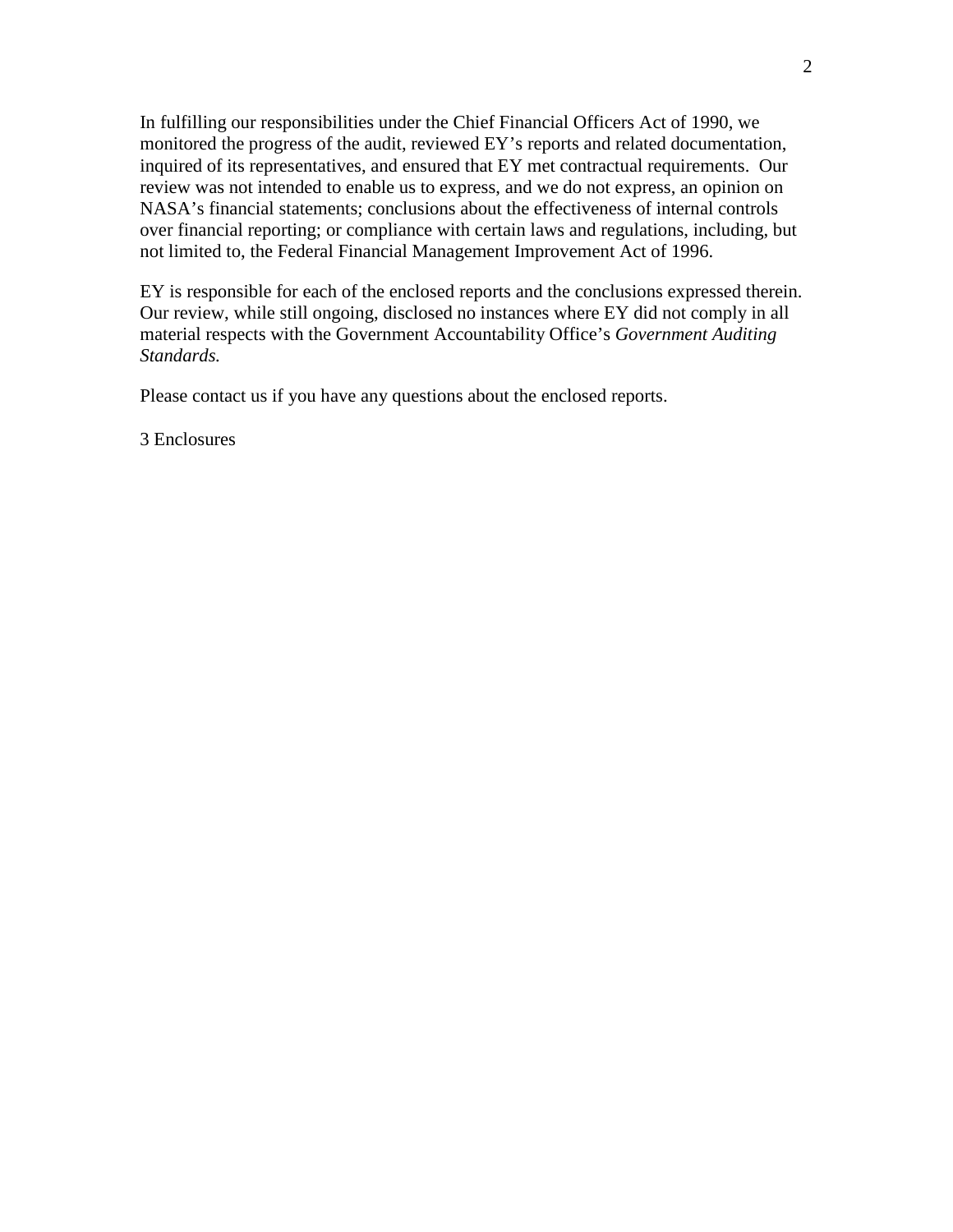

Tel: 703-747-1000 www.ey.com

#### **Report of Independent Auditors**

To the Administrator and the Inspector General of the National Aeronautics and Space Administration

We have audited the accompanying consolidated balance sheet of the National Aeronautics and Space Administration (NASA) as of September 30, 2010, and the related consolidated statements of net cost and changes in net position and the combined statement of budgetary resources for the fiscal year then ended. We were engaged to audit the consolidated balance sheet of NASA as of September 30, 2009, and the related consolidated statements of net cost and changes in net position and the combined statements of budgetary resources for the fiscal year then ended. These financial statements are the responsibility of NASA's management. Our responsibility is to express an opinion on these financial statements based on our audits.

Except as discussed in the following paragraph, we conducted our audit in accordance with auditing standards generally accepted in the United States, the standards applicable to financial audits contained in *Government Auditing Standards*, issued by the Comptroller General of the United States, and Office of Management and Budget (OMB) Bulletin No. 07-04*, Audit Requirements for Federal Financial Statements*, as amended. Those standards and bulletin require that we plan and perform the audit to obtain reasonable assurance about whether the financial statements are free of material misstatement. We were not engaged to perform an audit of NASA's internal control over financial reporting. Our audit included consideration of internal control over financial reporting as a basis for designing audit procedures that are appropriate in the circumstances, but not for the purpose of expressing an opinion on the effectiveness of NASA's internal control over financial reporting. Accordingly, we express no such opinion. An audit also includes examining, on a test basis, evidence supporting the amounts and disclosures in the financial statements, assessing the accounting principles used and significant estimates made by management, and evaluating the overall financial statement presentation. We believe that our audit provides a reasonable basis for our opinion.

During fiscal year 2009, NASA continued its focused efforts to resolve legacy issues identified in its financial management processes and systems. Although significant progress had been made, internal controls related to the accounting for property, plant and equipment (PP&E) and operating materials and supplies (OM&S) were determined to be ineffective in fiscal year 2009. As a result of these deficiencies in internal control, we were unable to obtain sufficient competent evidential support for the amounts presented in the consolidated balance sheet as of September 30, 2009, and the related consolidated statements of net cost and changes in net position and the combined statements of budgetary resources for the fiscal year then ended.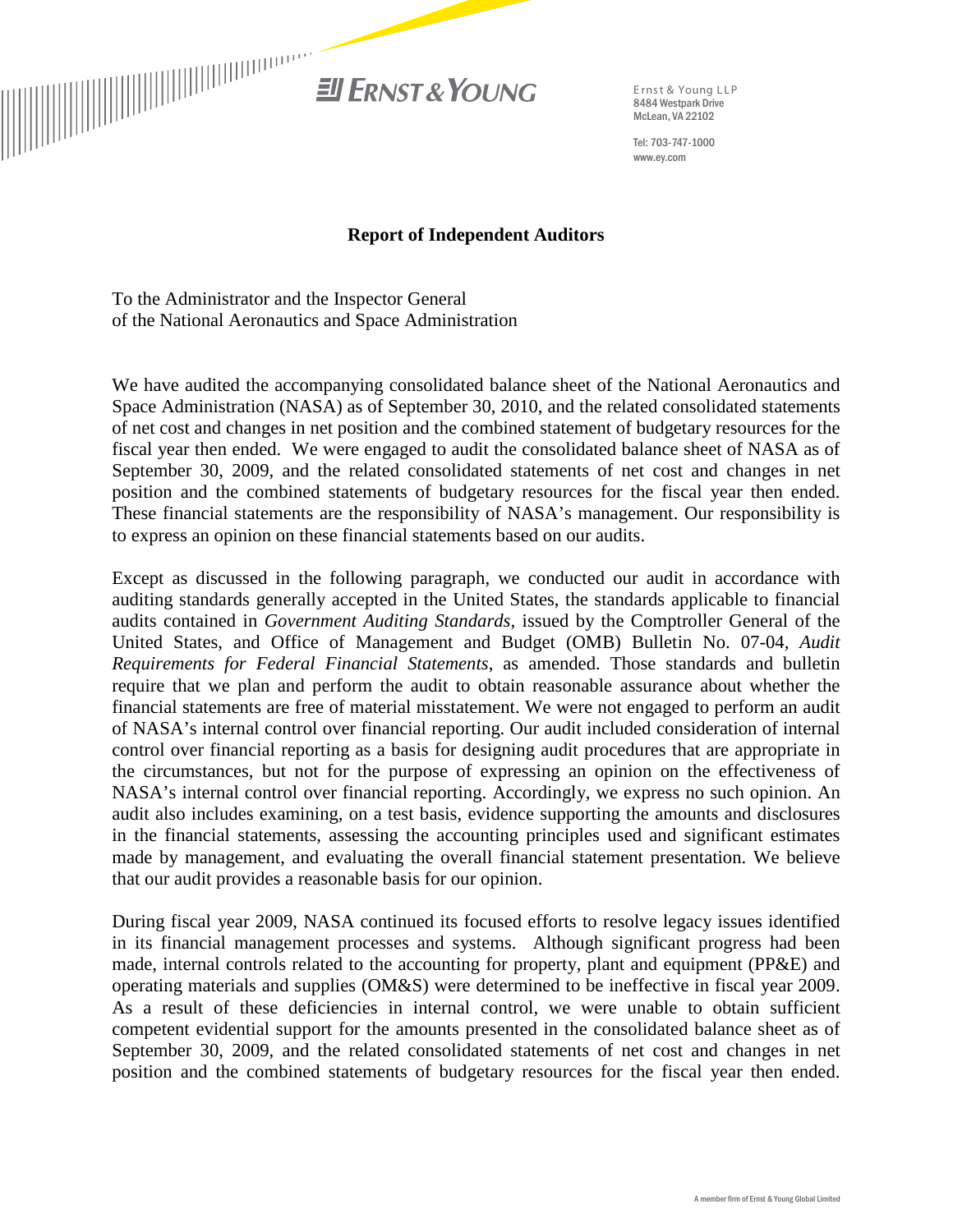

Report of Independent Auditors Page 2

Furthermore, these scope limitations affected our ability to audit the following amounts in the accompanying FY 2010 consolidated statements of net costs and changes in net position: (i) the beginning balance of cumulative results of operations; (ii) the cumulative effect of a change in accounting principle for OM&S at October 1, 2009; and (iii) depreciation, PP&E and OM&S related amounts arising from fiscal year 2009 and prior activity, which enter into the determination of amounts included in the net cost of operations for fiscal year 2010.

Because of the matters discussed in the preceding paragraph, the scope of our work was not sufficient to enable us to express, and we do not express, an opinion on the consolidated balance sheet as of September 30, 2009, and the related consolidated statement of net cost, consolidated statement of changes in net position, and combined statement of budgetary resources for the fiscal year then ended.

In our opinion, the fiscal year 2010 financial statements referred to above present fairly, in all material respects, the financial position of NASA as of September 30, 2010, and its budgetary resources for the year then ended, and except for the effects of such adjustments, if any, on the consolidated net cost of operations and consolidated changes in net position of the matters described above in the third paragraph related to PP&E and OM&S balances, its consolidated net cost and consolidated changes in net position for the year ended September 30, 2010, in conformity with accounting principles generally accepted in the United States.

As discussed in Note 6 to the accompanying financial statements, NASA has elected to change its method of accounting for OM&S from the consumption method to the purchases method as allowed under Statement of Federal Financial Accounting Standards No. 3, *Accounting for Inventory and Related Property,* as of October 1, 2009.

In accordance with *Government Auditing Standards* and OMB Bulletin No. 07-04*, Audit Requirements for Federal Financial Statements*, as amended, we have also issued our reports dated November 15, 2010, on our consideration of NASA's internal control over financial reporting and on our tests of its compliance with certain provisions of laws, regulations, and other matters. The purpose of those reports is to describe the scope of our testing of internal control over financial reporting and compliance and the results of that testing and not to provide an opinion on the internal control over financial reporting or on compliance. Those reports are an integral part of an audit performed in accordance with *Government Auditing Standards* and OMB Bulletin No. 07-04, as amended, and should be considered in assessing the results of our audit.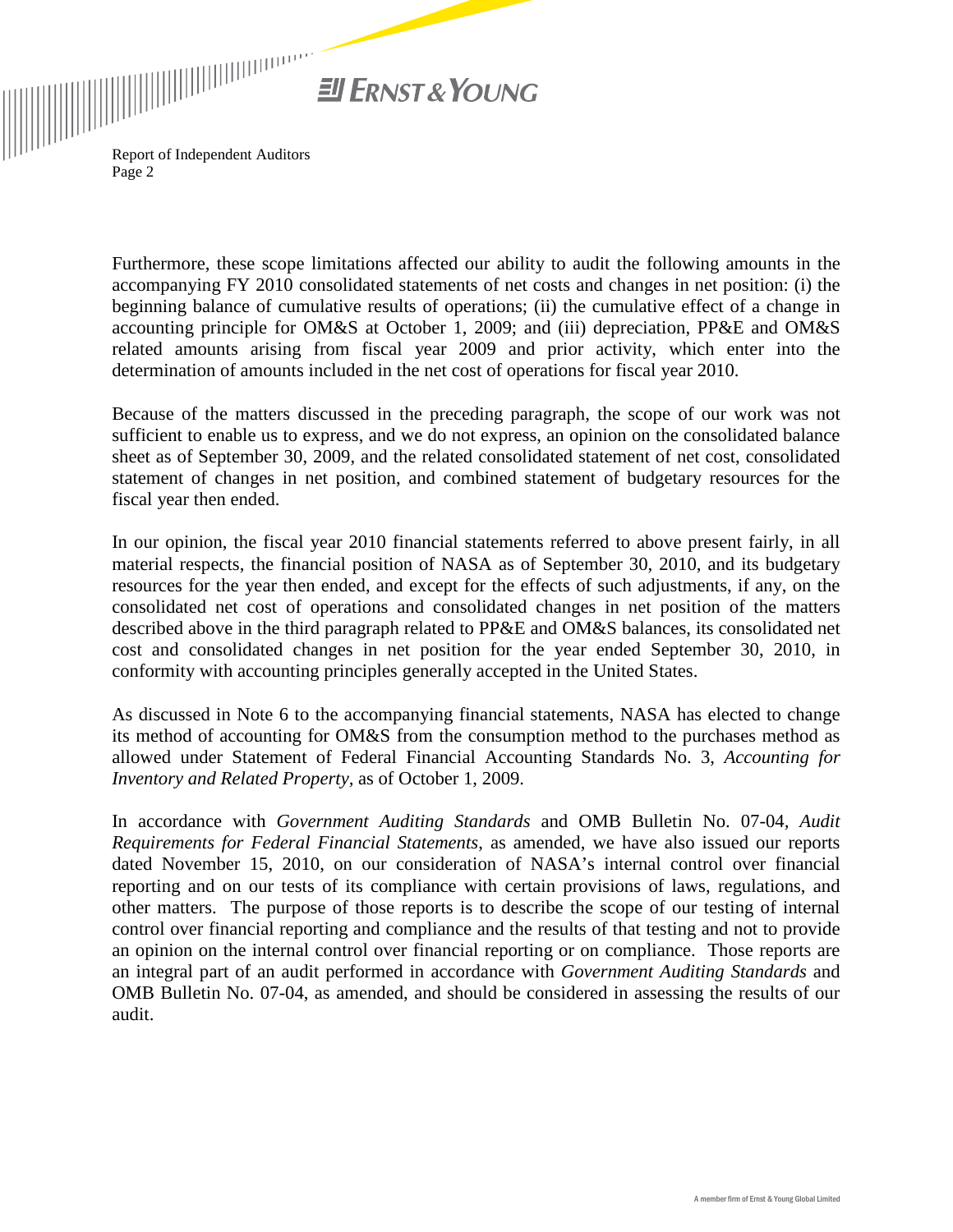

Report of Independent Auditors Page 3

Our audits were conducted for the purpose of forming an opinion on the 2010 and 2009 basic financial statements taken as a whole. The information presented in Management's Discussion and Analysis, required supplementary stewardship information, required supplementary information, and other accompanying information, is not a required part of the basic financial statements but is supplementary information required by OMB Circular No. A-136. The other accompanying information has not been subjected to the auditing procedures applied in our audit of the basic financial statements and, accordingly, we express no opinion on it. For the remaining information, we have applied certain limited procedures, which consisted principally of inquiries of management regarding the methods of measurement and presentation of the supplementary information. However, we did not audit the information and express no opinion on it.

Ernet + Young LLP

November 15, 2010 McLean, VA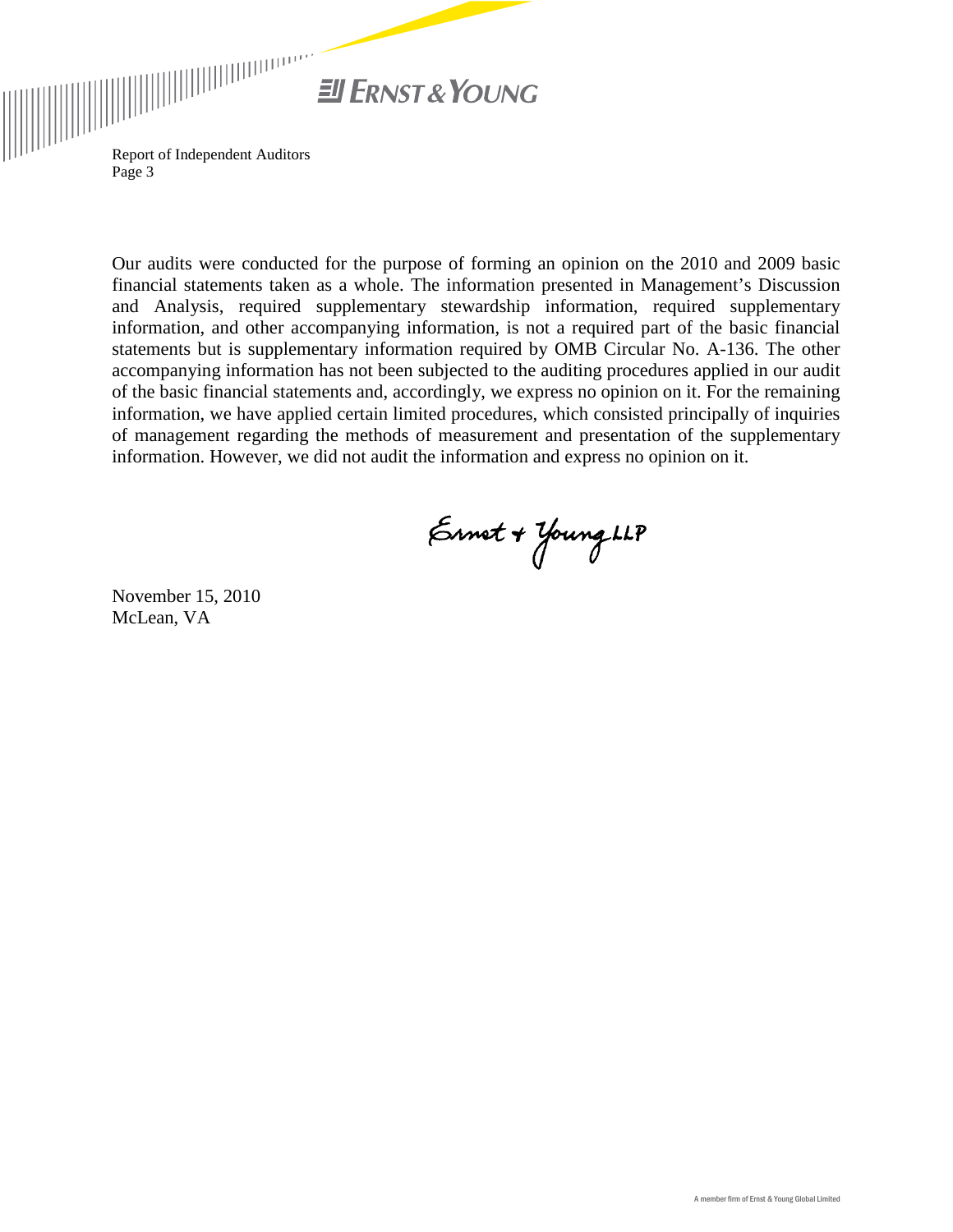

Tel: 703-747-1000 www.ey.com

## **Report on Internal Control Over Financial Reporting Based on an Audit of the Financial Statements Performed in Accordance with** *Government Auditing Standards*

To the Administrator and the Inspector General of the National Aeronautics and Space Administration

We have audited the financial statements of the National Aeronautics and Space Administration (NASA or the Agency) as of and for the year ended September 30, 2010, and have issued our report thereon dated November 15, 2010. That report noted certain matters that resulted in a qualification of our opinion on the consolidated statements of net cost and changes in net position for the year ended September 30, 2010. Except for the matters discussed in the third paragraph of the Report of Independent Auditors, we conducted our audit in accordance with auditing standards generally accepted in the United States; the standards applicable to financial audits contained in *Government Auditing Standards*, issued by the Comptroller General of the United States; and Office of Management and Budget (OMB) Bulletin No. 07-04, *Audit Requirements for Federal Financial Statements,* as amended.

In planning and performing our audit, we considered NASA's internal control over financial reporting as a basis for designing our auditing procedures for the purpose of expressing our opinion on the financial statements, but not for the purpose of expressing an opinion on the effectiveness of NASA's internal control over financial reporting. Accordingly, we do not express an opinion on the effectiveness of NASA's internal control over financial reporting. We limited our internal control testing to those controls necessary to achieve the objectives described in the OMB Bulletin No. 07-04, as amended. We did not test all internal controls relevant to operating objectives as broadly defined by the Federal Managers' Financial Integrity Act of 1982 (FMFIA), such as those controls relevant to ensuring efficient operations.

A deficiency in internal control exists when the design or operation of a control does not allow management or employees, in the normal course of performing their assigned functions, to prevent, or detect and correct misstatements on a timely basis. A *material weakness* is a deficiency, or a combination of deficiencies, in internal control such that there is a reasonable possibility that a material misstatement of the entity's financial statements will not be prevented, or detected and corrected on a timely basis.

Our consideration of internal control over financial reporting was for the limited purpose described in the preceding paragraph and was not designed to identify all deficiencies in internal control that might be deficiencies, significant deficiencies or material weaknesses and, therefore, there can be no assurance that all deficiencies, significant deficiencies, or material weaknesses have been identified. We did not identify any deficiencies in internal control that we consider to be material weaknesses, as defined above. However, we identified certain deficiencies in internal control over financial reporting, described below, that we consider to be significant deficiencies in internal control over financial reporting.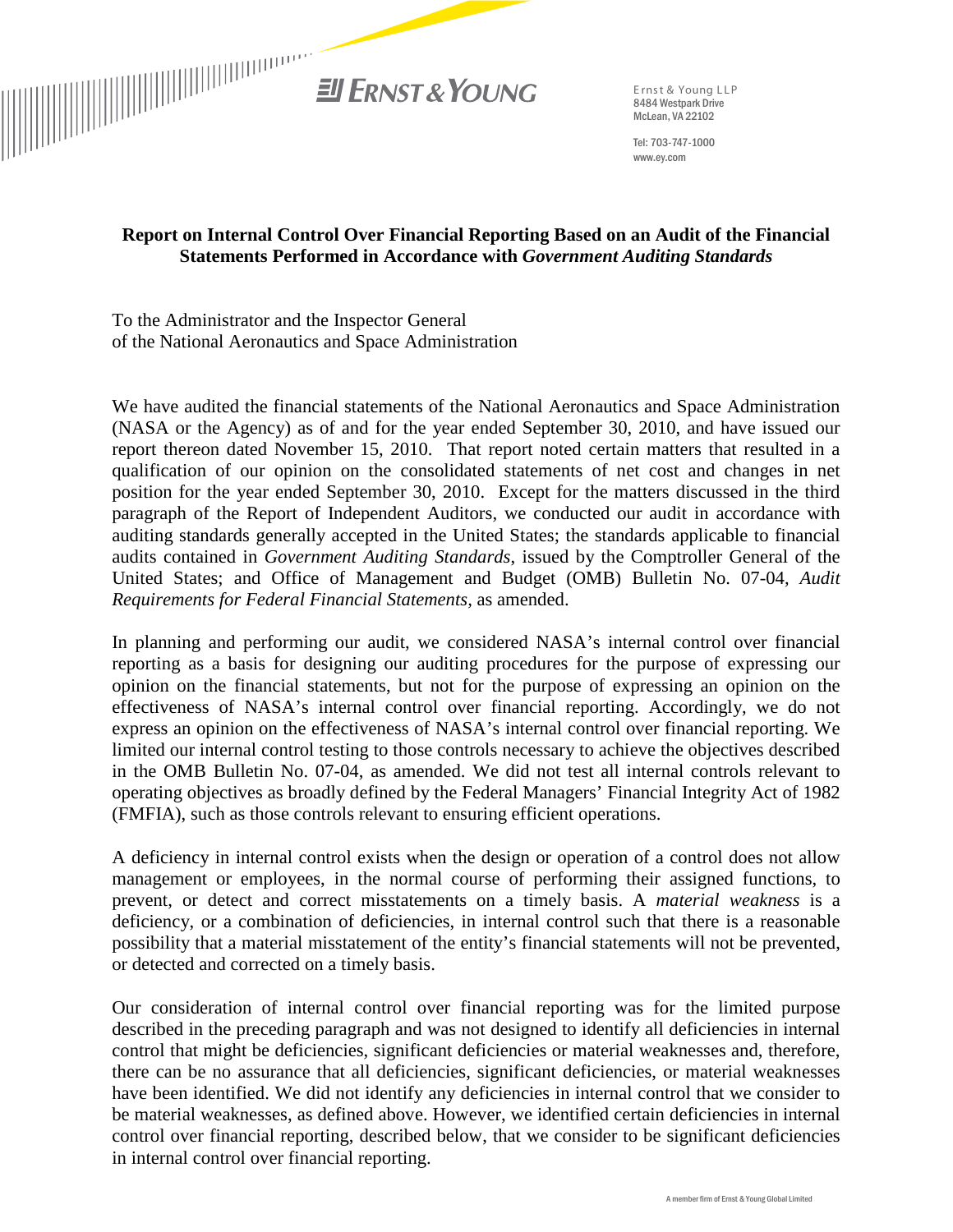

Tel: 703-747-1000 www.ey.com

A significant deficiency is a deficiency, or a combination of deficiencies, in internal control that is less severe than a material weakness, yet important enough to merit attention by those charged with governance. We consider the deficiencies related to Enhancements Needed for Controls over Property, Plant & Equipment Records Maintained by Contractors and Enhancements Needed for Recognition of Environmental Remediation Costs to be significant deficiencies.

### **Significant Deficiencies**

# **Enhancements Needed for Controls over Property, Plant & Equipment Records Maintained by Contractors (new deficiency)**

Prior-year audit reviews of NASA's legacy property, plant & equipment (PP&E) identified serious weaknesses in the design of internal controls over the completeness and accuracy of legacy assets, particularly in relation to the International Space Station (ISS) and Space Shuttles, which prevented material misstatements from being detected and corrected in a timely manner by NASA. During FY 2009 and FY 2010, NASA management undertook a systematic process to address the valuation and completeness issues related to the ISS and Space Shuttle assets as well as other PP&E in connection with the release of the Federal Accounting Standards Advisory Board (FASAB) Statement of Federal Financial Accounting Standards (SFFAS) No. 35, *Estimating the Historical Cost of G-PP&E*. This standard permits use of estimate approaches, which substantially improved NASA's ability to account for these assets in accordance with generally accepted accounting principles (GAAP) in FY 2010. Also assisting in remediation of this finding was that Space Shuttle assets have been fully depreciated in FY 2010 as they have reached the end of their estimated useful lives and this timing reasonably coincides with the Space Shuttle Transition and Retirement program. In addition, NASA reassessed and concluded that certain property classified as operating materials and supplies should be accounted for by the purchases method and not reflected on the NASA balance sheet as an asset. Adoption of changes in the internal control process associated with new contracts implemented in prior years also assisted in resolution of legacy property issues. Notwithstanding this significant progress, internal controls related to PP&E can continue to be enhanced, with particular emphasis on the approaches used to validate property managed by contractors. With many of the most intractable issues resolved through implementation of SFFAS No. 35, the remaining matters merit continued focus.

NASA is heavily dependent on activities at its contractors to recognize assets created at its contractors and the contractors' reporting of property transactions via the Contractor Held Asset Tracking System (CHATS) and quarterly reporting detail. All NASA contractors have their own procedures and systems for maintaining, valuing, inventorying and accounting for NASA property. Certain contractors report contractor-held property balances maintained on NASA's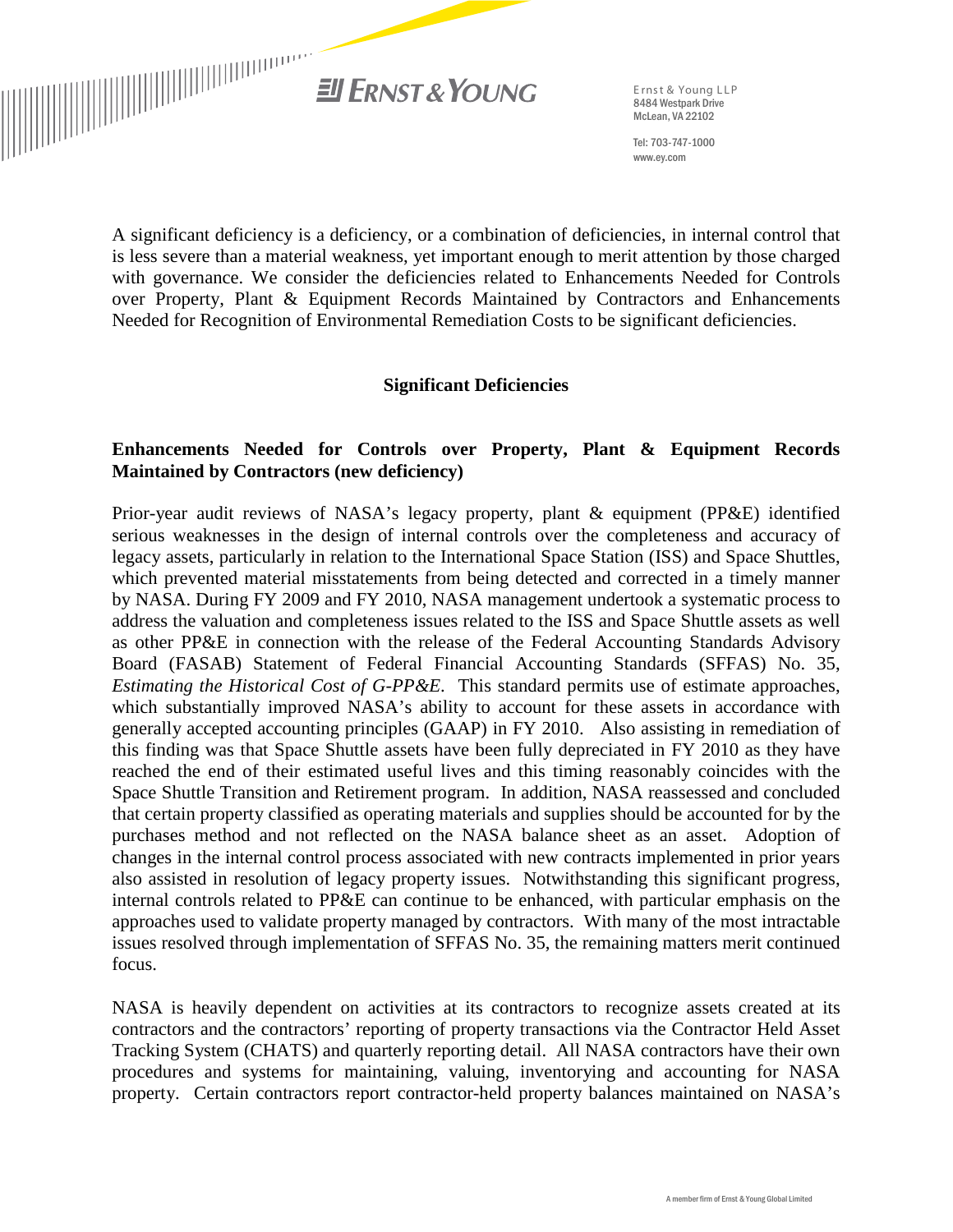

behalf monthly/quarterly via CHATS. These transactions are then recorded in the Asset Accounting module of SAP by NASA to reflect the capitalized balances associated with contracts that have been determined to meet NASA's capitalization policy. The remaining contractors report their NASA-owned properties annually.

Over the past several years, NASA has developed a suite of overarching detect controls to assist in mitigating the risk of a material financial statement error in the property accounts. An example of these detect controls is the Continuous Monitoring Program conducted by center and agency-level personnel on a routine basis to assist NASA in identifying and correcting errors and discrepancies in a timely manner, as well as confirming that ongoing management reviews and validations of financial data and internal controls are taking place. Another example includes the validation procedures over property amounts reported by the contractors via CHATS as well as a reconciliation of CHATS property balances to those recorded by NASA in the Asset Accounting module of SAP, such that contracts and property deemed by NASA to be research and development are excluded from NASA's balance sheet. These overarching monitoring controls coupled with agency-wide budgetary controls were established to detect errors of significance to the financial statements. While relatively less direct NASA involvement has been devoted to ensuring that contractor controls are functioning as designed, the broad requirements for contractor property management systems are reflected in contract terms. NASA has some visibility into how individual contractors design and operate their property management systems through the Defense Contract Management Agency (DCMA) reviews and the activities of property administrators, as well as through limited Defense Contract Audit Agency (DCAA) reviews. The timing and scope of these reviews do not always facilitate timely recognition of issues, or provide NASA with a basis of reliance on the procedures absent further efforts by NASA.

Most notable of NASA's contractor-held related property is the ISS, which at September 30, 2010, represented approximately \$6.3 billion or 66% of NASA's total property balance. The majority of the ISS costs capitalized is derived from one contractor. During the current fiscal year, this contractor reported inaccuracies in its quarterly submissions of data to NASA via CHATS. Specifically, in the second quarter reporting submission, upon delivery of the final ISS components to NASA (the United States On-Orbit Segment), the contractor reported a decrease in its work-in-process, but did not appropriately reflect a corresponding increase in its other property balances as submitted to NASA. NASA management discovered and questioned the contractor regarding these unusual relationships as part of their validation and monitoring process, and elected to not record changes to their property records in the general ledger for the questioned items, pending further review. In the contractor's third quarter reporting submission, the contractor reported a \$1.1 billion adjustment. NASA was unaware of the details and justification for this adjustment at the time of submission. Again, NASA elected to not record changes to their property records pending further review and validation with the contractor. During the fourth quarter, NASA recorded a \$644 million adjustment to account for the second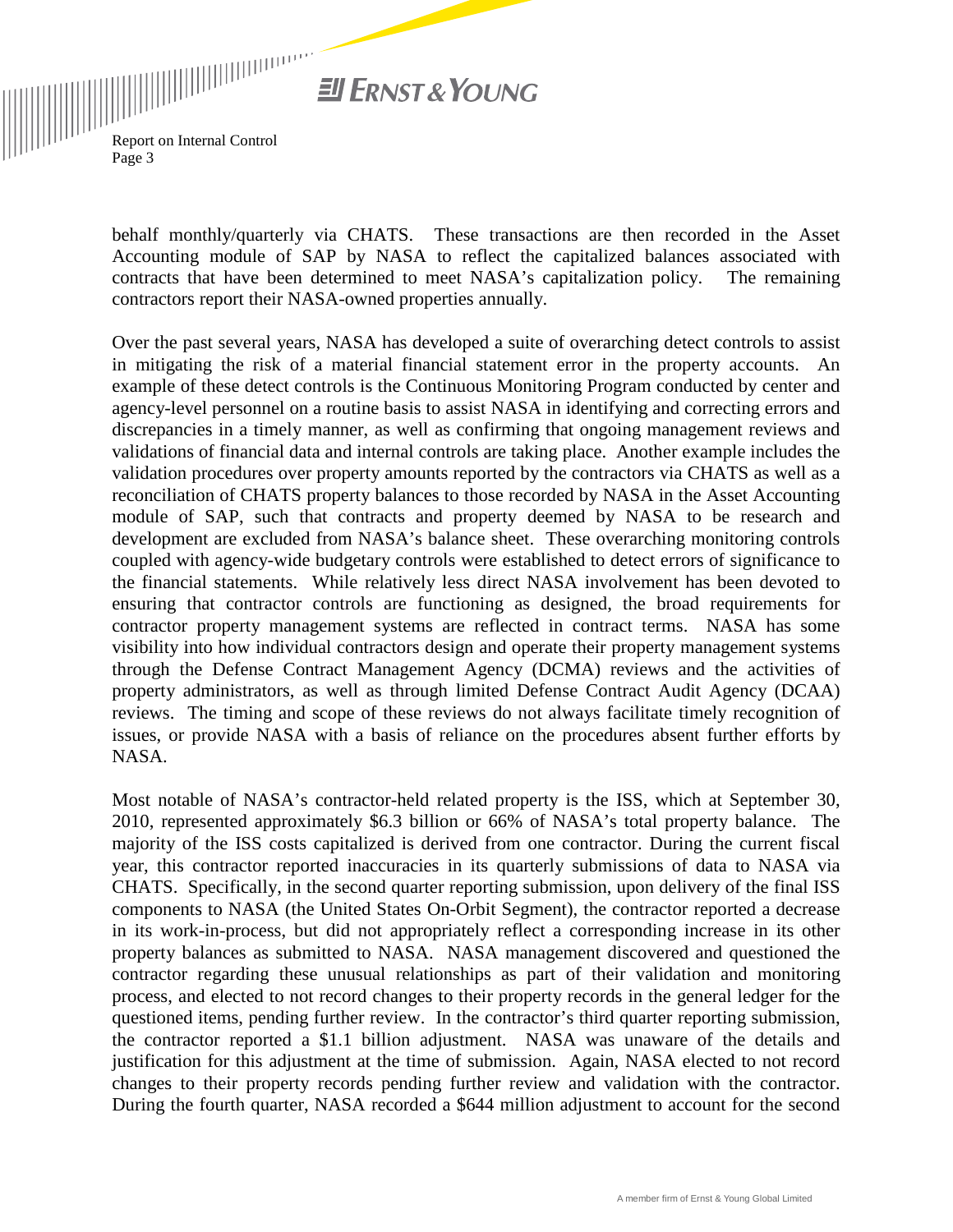

> quarter error and NASA management invalidated the \$1.1 billion adjustment reported by the contractor in the third quarter. The process NASA used to correct such items validates the effectiveness of some of the financial management review processes to detect errors of financial statement significance. However, identification of a further potential adjustment initially proposed by a contractor late in FY 2010 and ultimately not made, highlights the need for NASA to continue to work with contractors to develop robust controls to prevent errors in the underlying records and the initial submission of data from its contractors, such that items of significance are agreed to by NASA and the contractors prior to submission in CHATS and can be recorded by NASA in a timely manner to facilitate the preparation of quarterly financial statements and other reports.

> At our request, NASA performed high-level analytic reviews and then deconstructed FY 2010 property-related activity and critically assessed whether the interrelationships within the recorded amounts comported with management's understanding of expected results based on the activities executed during the year, which might reasonably have been expected to give rise to accounting entries. This effort, which highlighted a number of anomalies, including previously unexplained variations in depreciation and accumulated depreciation amounts, and differences between estimates of contractor-held property activity reflected in accrual estimates and actual amounts as reflected in subsequent contractor reporting, was useful in correcting misstatements before issuance of the FY 2010 financial statements and in assessing the largely offsetting impacts of differences on prior reported amounts. The interactions with Centers, contractors and property management personnel required to understand the flows reflected were useful in enhancing NASA's understanding of its recorded amounts and proposed adjustments. These efforts were complicated by NASA processes which do not facilitate identification of net property addition or deletion activity, with transfers between line item classifications, between contractors, and between contractors and the government each recorded in the detail records. Customized reporting is not yet sufficiently refined to facilitate the analysis. Management acknowledges that these overarching analytical techniques are under development, and will be critical aspects of NASA's ability to report and interpret property-related activities.

#### *Recommendation*

Based on the significant reliance placed on contractor systems, we suggest that management revisit the extent to which such systems merit improvement in controls and revisit the extent of independent testing performed to assist in reducing the possibility that errors that are other than inconsequential may occur and not be detected by the system of overarching detect controls NASA has put in place.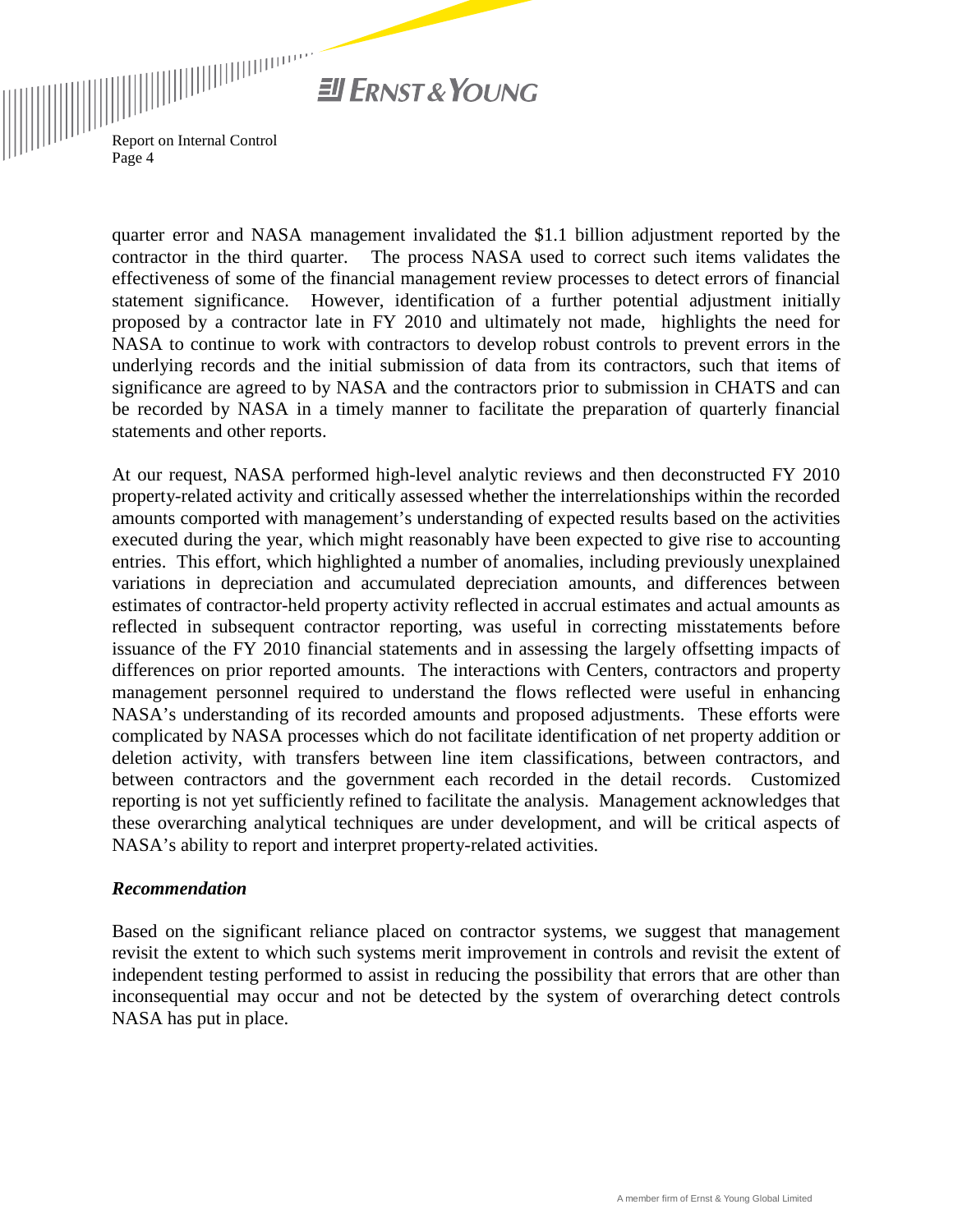

We recommend that NASA:

- 1. Continue to enhance its understanding of the design, implementation and functioning of control activities in place at its contractors and assess the extent to which further refinement is needed to assist in preventing errors or their early detection and correction within the contractors.
- 2. Revisit the extent of evaluation and testing of property-related systems under the OMB Circular No. A-123 process, DCAA activities or potentially other constructs, including assessing the merits of obtaining more timely and comprehensive assurance regarding contractor systems of internal control in light of the significance of the amounts processed in relation to the financial statements and assets of NASA.
- 3. Develop preventative controls with its contractors on items of significance prior to the contractors' submissions of property data to NASA. Co-developing thresholds for validation and concurrence prior to the submission process with the contractor is key to the development of an effective control.
- 4. Continue to refine the PP&E analytic tools developed late in FY 2010 to assist in conducting reasonableness reviews and further assessing the fair presentation of NASA property activity on at least a quarterly basis. This effort should include developing customized reporting tools to access and summarize in readily interpreted formats the information reflected in NASA's property records.

### **Enhancements Needed for Recognition of Environmental Remediation Costs (modified repeat deficiency)**

NASA's environmental liability is estimated at \$1,041 million as of September 30, 2010, including the estimated environmental cleanup cost associated with PP&E. We noted that the NASA Office of the Chief Financial Officer (OCFO) and the Office of Strategic Infrastructure (OSI) invested resources to enhance internal controls for its contingent environmental remediation liabilities. The joint review process, a key control, further matured in FY 2010 by improving training and consistency to the environmental remediation estimation process. NASA also retained a third-party consultant to develop an estimate of the environmental cleanup costs for PP&E not related to the Space Shuttle Program (SSP). While NASA continues to make progress, we noted weaknesses in NASA's ability to generate a consistent estimate of its contingent environmental remediation costs and its environmental cleanup costs associated with PP&E. Specifically:

1. NASA lacks an ongoing validation program to assess the accuracy of remedial estimates generated through the use of the Integrated Data Evaluation and Analysis Library (IDEAL) tool. NASA uses algorithms in the IDEAL tool to develop remediation estimates when detailed user-defined engineering estimates are not available. The algorithms were checked against actual results in a series of studies conducted in 2007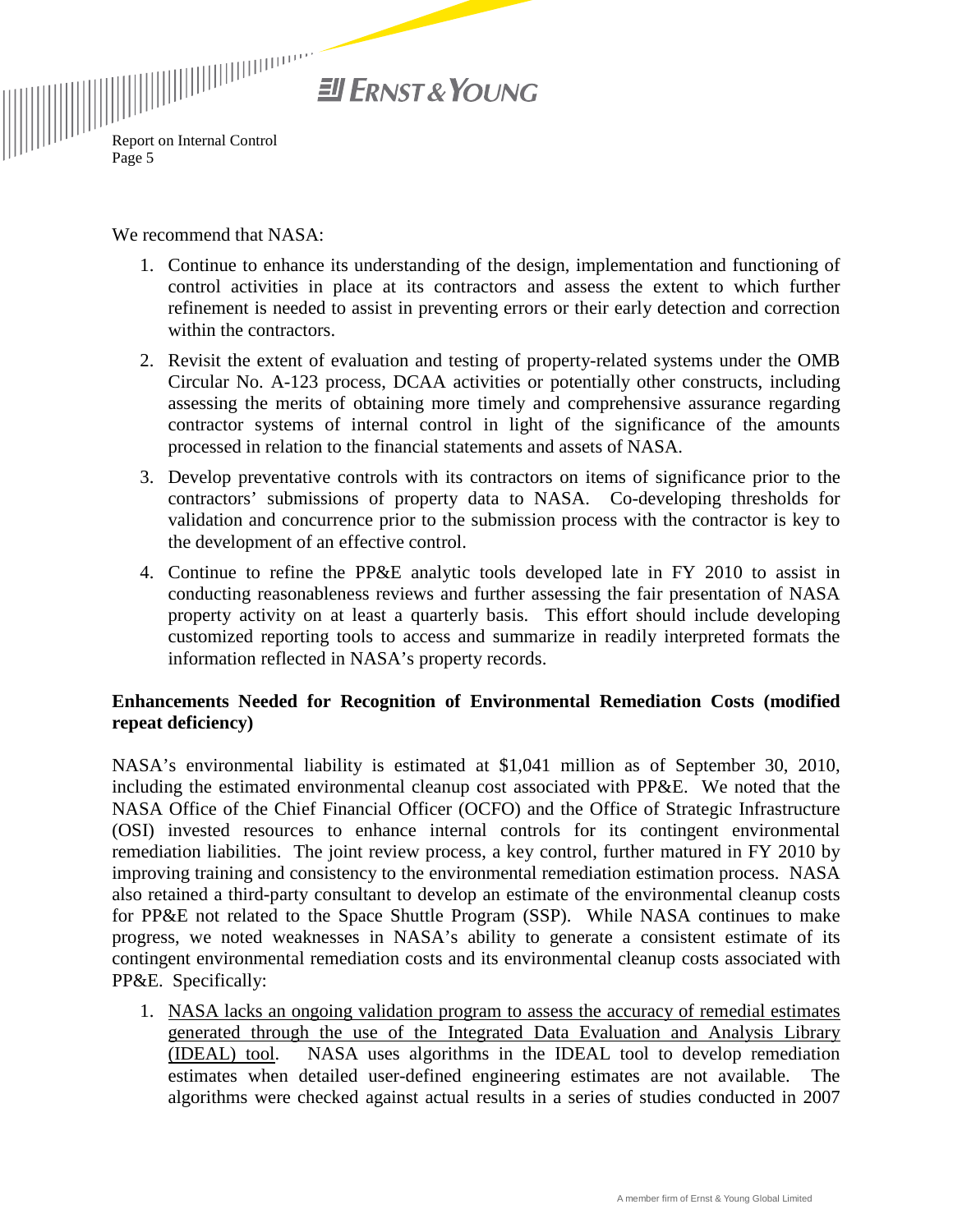

> and 2008. Differences were noted in these studies and recommendations were made to improve the tool's performance. However, NASA has not developed and implemented a process to periodically validate and update the model based on actual costs.

- 2. Reasonably possible and estimable and reasonably possible and non-estimable disclosures can be enhanced by the joint review process: The joint review process does not consistently include documentation of the review and classification of costs other than those that are probable and estimable.
- 3. SFFAS No. 6 costs are categorized in SFFAS No. 5 data sets: In FY 2009, NASA updated its environmental liability process to differentiate those liabilities that are remedial in nature and recognized in accordance with SFFAS No. 5 *Accounting for Liabilities of the Federal Government,* and those environmental cleanup liabilities that are known when the asset is placed in service and recognized in accordance with SFFAS No. 6. Certain landfill operations, storage tanks and the decommissioning of Plum Brook nuclear reactor are environmental cleanup and closure obligations. NASA has not reclassified these estimates, in some cases because the cleanup has historically been included in the SFFAS No. 5 environmental liability but has elements of a SFFAS No. 6 liability as well.
- 4. Environmental control processes are not updated in a timely manner: NASA Procedural Requirement (NPR) 8590.1, *NASA Environmental Compliance and Restoration (ECR) Program*; (effective June 14, 2007 and updated in 2010) does not reference the joint process review, a key control in the review of unfunded environmental liabilities. The joint process reviews have been a critical control in the annual estimation process since FY 2008. Furthermore, NPR 9260.1 *Revenue, Unfunded Liabilities and Other Liabilities* (effective September 30, 2008) does not capture the process used to gather PP&E cleanup costs related to the Space Shuttle or other applicable programs.

The procedures engaged in by the Space Operations Mission Directorate (SOMD) to develop the estimate of SSP PP&E cleanup costs are based on efforts necessary to adhere to annual planning, programming, budgeting and execution (PPBE) requirements. These steps and support are then modified by the SOMD to project probable and reasonably possible environmental liabilities used for financial reporting. Current NASA guidance does not specify the actions to be taken by OCFO to review, recognize, or record the estimate or identify control activities or procedures to aid in ensuring that the recorded amounts are appropriate.

5. NASA has not completed its development of procedures or estimates to record and disclose asbestos cleanup costs. During our testing at the Marshall Space Flight Center (MSFC) we were made aware of an Asbestos Information System database that housed information on both friable and non-friable asbestos located in buildings and equipment throughout MSFC that did not pose an immediate health hazard. NASA's management has stated that asbestos cleanup costs associated with friable asbestos that constitutes an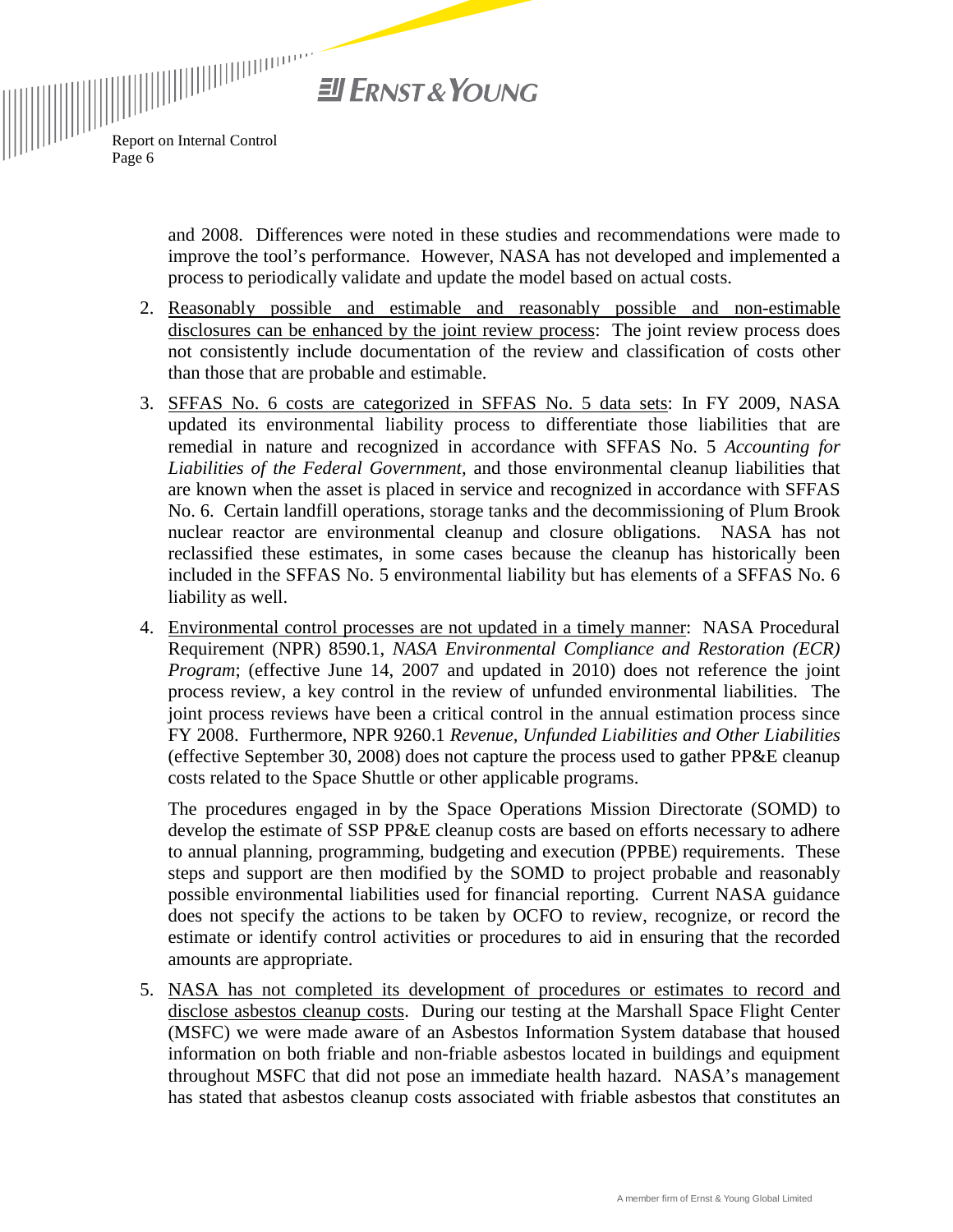

 $\begin{equation*} \begin{aligned} \begin{aligned} \text{Report on Internal Control} \end{aligned} \end{equation*} \end{equation*}$ Page 7

> immediate health hazard are recognized when identified. NASA indicated that costs for the removal of friable and nonfriable asbestos that does not pose an immediate health hazard but that will be removed in connection with a future demolition or modification have not been recorded. NASA indicated that it will be required to recognize those costs in FY 2012 under applicable guidance. The applicable FASAB guidance deferring recognition of certain asbestos costs that do not pose an immediate health hazard in connection with implementation of SFFAS No. 6 acknowledges the difficulties agencies may have in developing comprehensive inventories of such materials and cleanup estimates. Further refinement of NASA processes in these areas may be required to meet the objectives of SFFAS No. 6.

#### *Recommendation*

Notwithstanding that progress has been made during FY 2010, we suggest that management revisit the internal controls related to NASA's ability to generate a consistent estimate of its contingent environmental remediation costs and its environmental cleanup costs associated with PP&E to assist in reducing the possibility that errors that are other than inconsequential may occur and not be detected by the system of overarching detect controls NASA has put in place.

We recommend that NASA:

- 1. Complete the development and implementation of the application controls that ensure the accuracy of the output (e.g., cost tables, markups, and contingencies). This includes completing and documenting the verification of the IDEAL parametric model output and aggregation functions to validate the reliability of the output.
- 2. Amend the joint review process documentation to require the classification of costs that are other than probable and estimable into assigned categories (e.g., probable but notestimable, reasonably possible and estimable, reasonably possible but not estimable, and remote) and retain documentation related to significant judgments regarding responsible parties, classification and components of the estimates.
- 3. Reclassify environmental liabilities that are managed as contingent environmental liabilities in accordance with SFFAS No. 5 and that are more appropriately managed as environmental cleanup costs in accordance with SFFAS No. 6.
- 4. Update or develop a separate process for NPR 8590.1, *NASA Environmental Compliance and Restoration (ECR) Program* to reference the joint process review and NPR 9260.1, *Revenue, Unfunded Liabilities and Other Liabilities,* with the process to be developed as pertaining to PP&E cleanup estimation procedures for program transition and retirement efforts, or craft a separate process to capture these concerns.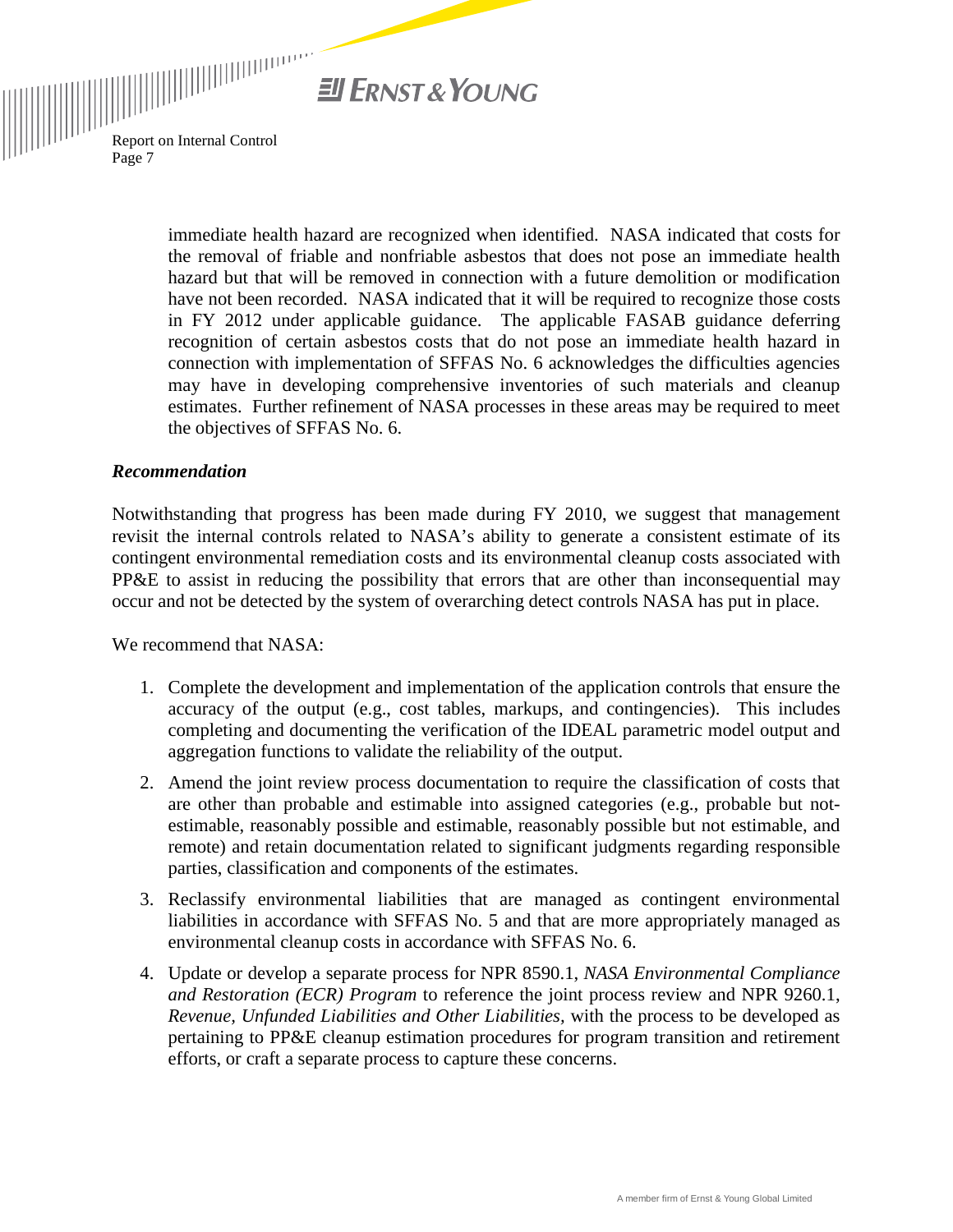**Ell ERNST & YOUNG** 

 $\begin{equation*} \begin{aligned} \begin{aligned} \mathbf{R} & \mathbf{R} \\ \end{aligned} \end{equation*} \begin{aligned} \begin{aligned} \mathbf{R} & \mathbf{R} \\ & \mathbf{R} \end{aligned} \end{equation*} \begin{aligned} \begin{aligned} \mathbf{R} & \mathbf{R} \\ & \mathbf{R} \end{aligned} \end{equation*} \begin{aligned} \begin{aligned} \mathbf{R} & \mathbf{R} \\ & \mathbf{R} \end{aligned} \end{aligned} \begin{aligned} \begin{aligned} \mathbf{R} & \mathbf{R} \\ & \mathbf{R} \end{aligned} \end{aligned} \begin{aligned} \begin{aligned$ Page 8

- 5. Implement preventative actions (i.e., controls) to address policies, procedures and guidance related to the SSP PP&E cleanup estimation process. Specifically, assign roles and responsibilities for implementation of completeness and valuation testing procedures to relevant OSI and OCFO personnel. Estimation procedures should also be compared to assess compliance with SFFAS No. 6, Technical Release 2 and Technical Release 11 guidance.
- 6. Facilitate the development of a procedure, in conjunction with other appropriate NASA entities (e.g., Environmental Management Division, Health and Safety, Facilities Management), to identify, estimate and document friable and nonfriable asbestos abatement costs in circumstances in which an immediate health hazard does not exist in accordance with the applicable FASAB guidance prior to its effective date.

#### **Other Matters**

### **STATUS OF PRIOR-YEAR FINDINGS**

In the reports on the results of the FY 2009 audit of the NASA's financial statements, a number of issues were raised relating to internal control. The chart below summarizes the current status of the prior year items:

| <b>Material Weakness</b>                                                                                                                                                                     |                                                                                                                                                                                                                                                                                                                               |                                                                                                                                                                                                           |
|----------------------------------------------------------------------------------------------------------------------------------------------------------------------------------------------|-------------------------------------------------------------------------------------------------------------------------------------------------------------------------------------------------------------------------------------------------------------------------------------------------------------------------------|-----------------------------------------------------------------------------------------------------------------------------------------------------------------------------------------------------------|
| <b>Issue Area</b>                                                                                                                                                                            | <b>Summary Control Issue</b>                                                                                                                                                                                                                                                                                                  | FY 2010 Status                                                                                                                                                                                            |
| <b>Enhancements</b> Needed<br>for Controls over Legacy<br><b>PP&amp;E</b> and Materials<br>Contracts, But SFFAS<br>No. 35 Adoption May<br>Aid In Resolving This<br><b>Longstanding Issue</b> | Certain legacy issues noted in<br>$\bullet$<br>prior-year audit reports continue<br>to challenge the Agency,<br>particularly in relation to the<br>ISS and Space Shuttles. SFFAS<br>No. 35 is expected<br>to<br>substantially improve NASA's<br>ability to account for these<br>assets in accordance with GAAP<br>in FY 2010. | Substantially remediated.<br>New observation related<br>SFFAS No.<br>35<br>to<br>implementation<br>and<br>contractor-held property<br>reflected herein<br>as<br>$\overline{a}$<br>significant deficiency. |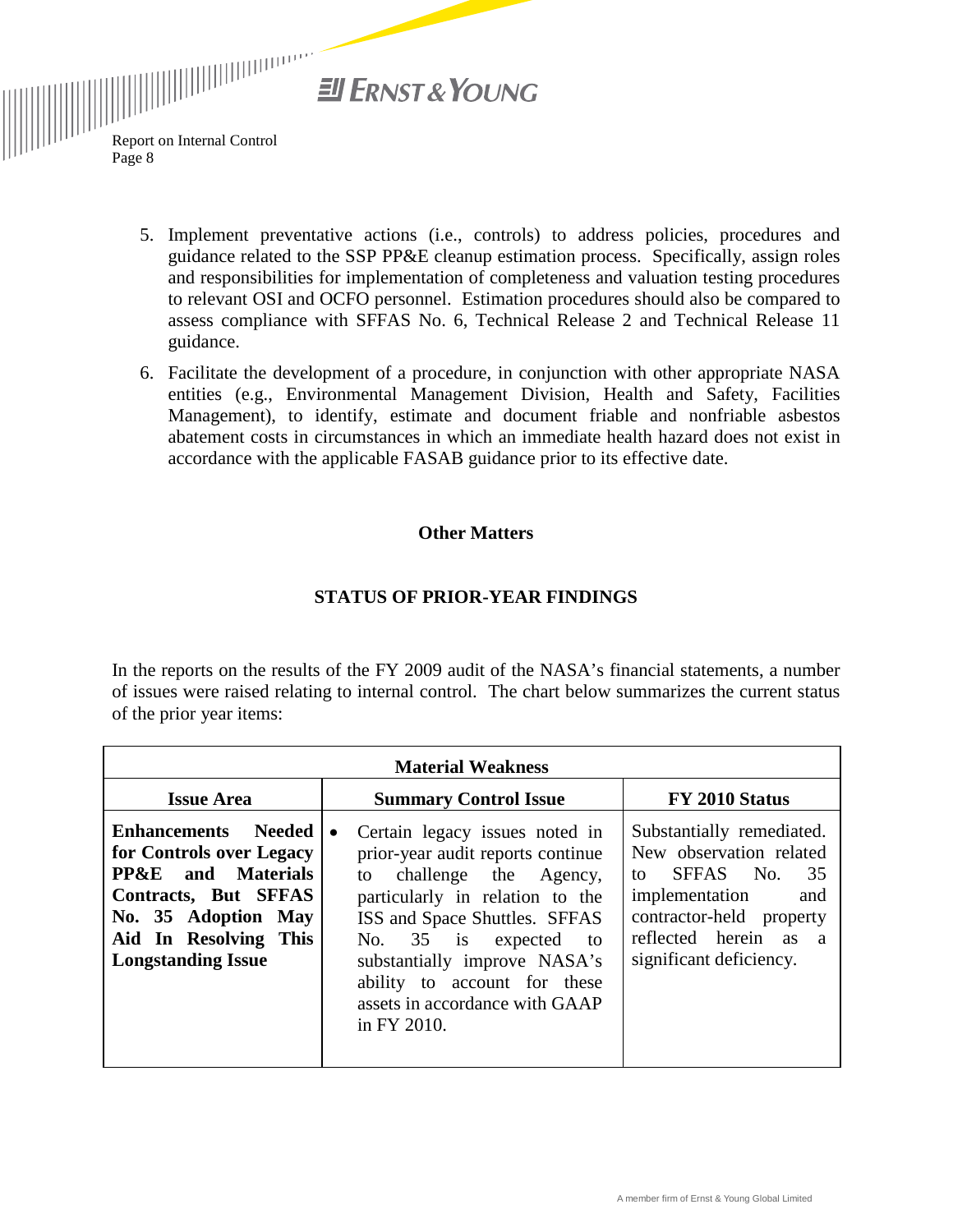**El ERNST & YOUNG** 

 $\begin{equation*} \begin{equation*} \begin{bmatrix} \begin{bmatrix} \begin{bmatrix} \begin{bmatrix} \begin{bmatrix} \begin{bmatrix} \begin{bmatrix} \begin{bmatrix} \begin{bmatrix} \begin{bmatrix} \begin{bmatrix} \begin{bmatrix} \begin{bmatrix} \end{bmatrix} \end{bmatrix} \end{bmatrix} \end{bmatrix} \end{bmatrix} \end{bmatrix} \begin{bmatrix} \begin{bmatrix} \begin{bmatrix} \begin{bmatrix} \begin{bmatrix} \begin{bmatrix} \begin{bmatrix} \end{bmatrix} \end{bmatrix} \end{bmatrix} \end{bmatrix} \end{bmatrix} \end{equation*} \begin{equation*} \begin{bmatrix}$ Page 9

| <b>Significant Deficiencies</b>                                                                                                                                                   |                                                                                                                                                                                                                                                                                                                    |                                                                                                                                                                                                                                                                                                                                                                                                                                                                |  |
|-----------------------------------------------------------------------------------------------------------------------------------------------------------------------------------|--------------------------------------------------------------------------------------------------------------------------------------------------------------------------------------------------------------------------------------------------------------------------------------------------------------------|----------------------------------------------------------------------------------------------------------------------------------------------------------------------------------------------------------------------------------------------------------------------------------------------------------------------------------------------------------------------------------------------------------------------------------------------------------------|--|
| <b>Issue Area</b>                                                                                                                                                                 | <b>Summary Control Issue</b>                                                                                                                                                                                                                                                                                       | FY 2010 Status                                                                                                                                                                                                                                                                                                                                                                                                                                                 |  |
| <b>Processes in Estimating</b><br><b>NASA's Environmental</b><br><b>Liability Continue to</b><br><b>Require Enhancement</b>                                                       | Design and implementation of<br>$\bullet$<br>controls for NASA's IDEAL<br>estimating software have not<br>been completed.<br>Certain controls surrounding the<br>$\bullet$<br>value<br>unfunded<br>process to<br>environmental liabilities need<br>further enhancements.                                           | Significant progress has<br>noted;<br>been<br>but<br>deficiencies still remain<br>reported<br>as<br><b>as</b><br>a<br>significant<br>deficiency<br>herein.                                                                                                                                                                                                                                                                                                     |  |
| <b>Financial</b><br><b>Management</b><br><b>Not</b><br><b>Systems</b><br>in<br>Substantial<br>Compliance<br>with Federal Financial<br><b>Management</b><br><b>Improvement Act</b> | Real<br>property<br>system<br>not<br>$\bullet$<br>integrated with<br>the<br>Core<br><b>Financial Module</b><br>Issues related to IT access and<br>change management identified<br>NASA did not meet certain<br>$\bullet$<br>requirements<br>to<br>ensure<br>compliance<br>with<br>federal<br>accounting standards. | Substantially remediated.<br>Significant improvements<br>noted with the integration<br>the real property<br>of<br>the<br>system<br>core<br>to<br>financial module and the<br>implementation<br>of<br>No.<br><b>SFFAS</b><br>35<br>to<br>overcome certain issues<br>within the property area.<br>Certain less significant<br>matters<br>and<br>interrelationships<br>with<br>the work of other auditors<br>have been brought to the<br>attention of management. |  |

\* \* \* \* \*

We have reviewed our findings and recommendations with NASA management. Management generally concurs with our findings and recommendations and will provide a corrective action plan to address the findings identified in this report. We did not audit NASA's response, and accordingly, we express no opinion on it.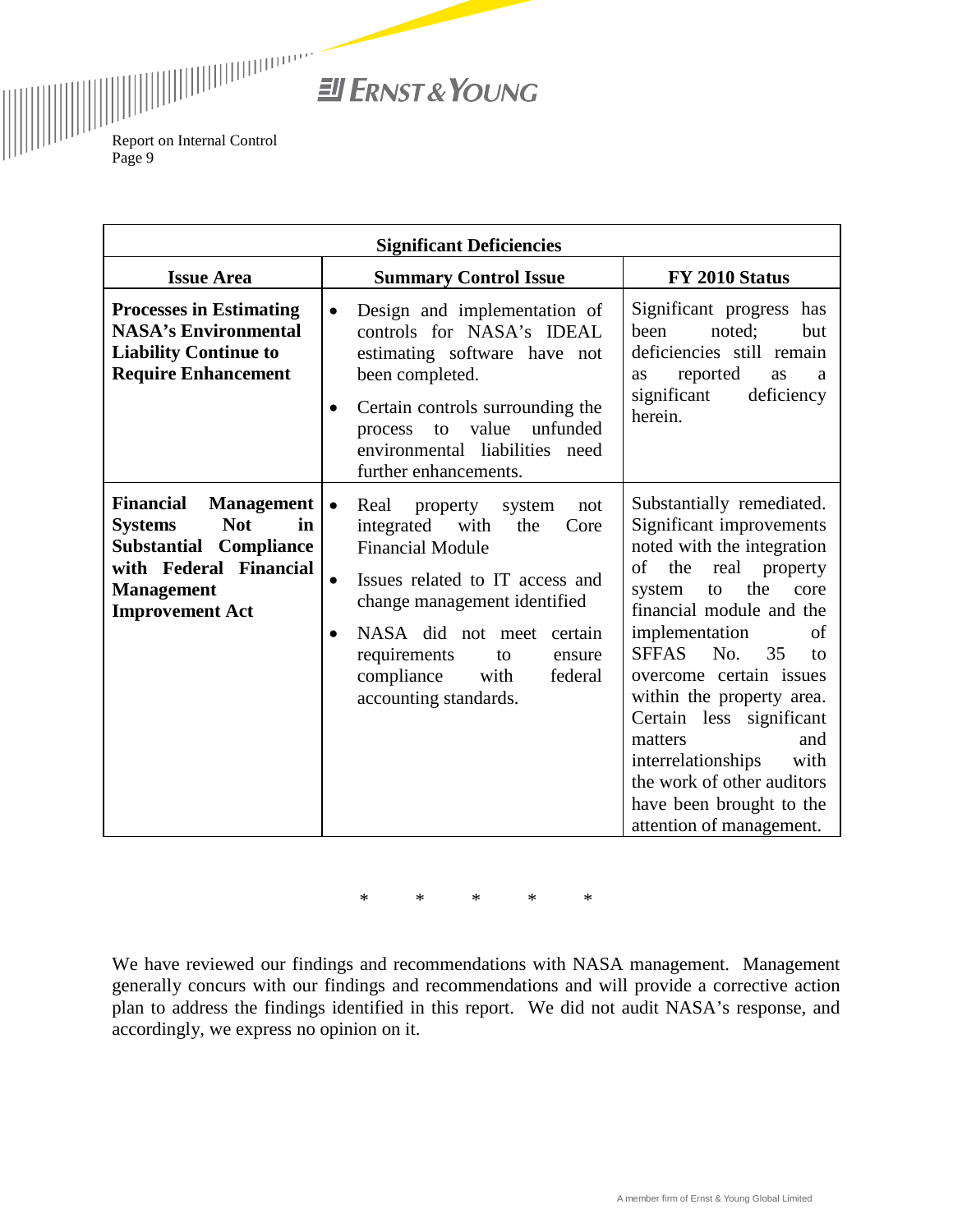

 $\begin{equation*} \begin{aligned} \begin{aligned} \text{Report on Internal Control} \end{aligned} \end{equation*} \end{equation*}$ Page 10

> This report is intended solely for the information and use of the management and the Office of Inspector General of NASA, OMB, the Government Accountability Office and Congress, and is not intended to be and should not be used by anyone other than these specified parties.

Ernet + Young LLP

November 15, 2010 McLean, VA